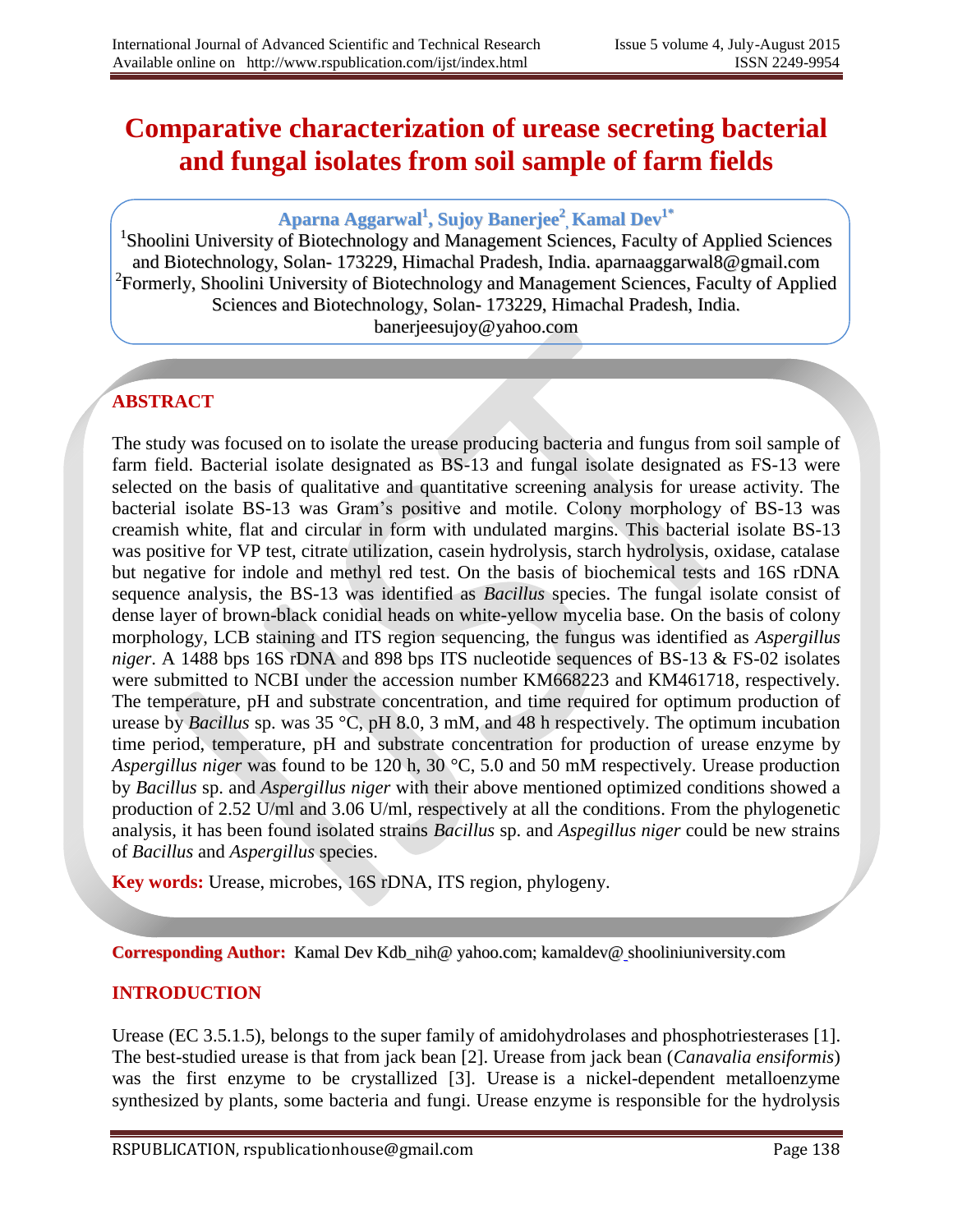of urea fertilizers applied to the soil into  $NH_3$  and  $CO_2$  with the concomitant rise in soil pH [4, 5] Due to this role, urease enzyme from soil microflora have received a lot of attention, since it was first reported by Rotini [6], a process considered essential in the regulation of N supply to plants after urea fertilization. Urease enzyme in plant are predominantly intracellular [7] and microorganisms found as both intra- and extra-cellular enzymes [8, 9]. On the other hand, urease extracted from plants or microorganisms is rapidly degraded in soil by proteolytic enzymes [10, 11]. This suggests that a significant fraction of ureolytic activity in the soil is carried out by extracellular urease, which is stabilized by immobilization on organic and mineral soil colloids.

The presence of urease has been detected in numerous organisms, including plants, bacteria, algae, fungi and invertebrates. The plant and fungal ureases are mostly homohexamers  $\alpha_6$ , whereas, bacterial ureases typically are heterotrimers  $(\alpha\beta\gamma)_3$ . Bacterial ureases are composed of three distinct subunits, one large ( $α$  60-76 kDa) and two small ( $β$  8-21 kDa,  $γ$  6-14 kDa) subunits commonly forming  $(\alpha\beta\gamma)_3$  trimers. Fungal and plant ureases are made up of identical subunits (~90 kDa each) and most commonly assembled as trimers and hexamers [12].

Urease producing soil microorganisms have been studied from a variety of bacteria and fungi. Urease producing soil microorganisms were identified as *Rhizopus Oryzae* [13], *Bacillus thuringiensis* [14], *Fusarium culmorum*, *Penicillium spinulosum*, *Citrobacter freundii*, *Enterobacter ludwigii*, *Pseudomonas chlororaphis* [15], *Actinomycete* species [16], *Aspergillus niger* [17]. Since extracellular urease plays a key role in the hydrolysis of urea, it is important to study about urease enzyme. Hence, this study was designed to identify bacterial and fungal strains from soil of farm field (Shoolini University, Solan, H.P.) in which urea based fertilizers were used regularly, which produce extracellular urease activity. Therefore the current study undertaken to isolate the bacterial and fungal isolates from farm soil for the production of extracellular urease. Biochemical characterization and their identification would shed light on type of microorganism secreting urease.

## **MATERIALS AND METHODS**

#### **Isolation and screening of urease producing fungal and bacterial isolates from soil sample**

Soil sample was aseptically collected from the farm field of Shoolini University Bajhol, Himachal Pradesh, India. For the isolation of bacteria, serial dilution and spreading method was used. 1 g of soil was added to 9 ml of sterile distilled water and shaken vigorously. The suspension was centrifuged at 2000 rpm for 5 min to remove the insoluble particles. The supernatant was serially diluted upto  $10^{-6}$  dilution. 100 µl of undiluted sample and  $10^{-6}$  dilution was plated on nutrient broth (NB) containing 2 % agar and 0.2 % urea (spread plate method) for bacterial isolation, whereas it was potato dextrose agar (PDA) medium for fungal isolation.

Plates were incubated for 3 days at 37 °C for bacterial growth and at 30 °C for fungal growth. After 3 days, bacterial and fungal colonies appeared on NB agar and PDA medium respectively. Isolated bacterial colonies were purified by three successive streaking on NB agar medium and isolated fungal colonies which appeared on PDA were purified by hyphal tipping technique. Bacterial and fungal isolates were further verified by streaking on Christensen's urea agar medium at 37 °C for 72 h and growing in Christensen's urea broth at 30 °C for 4 days respectively. Quantitative analysis for extracellular urease activity was performed for bacterial and fungal isolates. For this, enzyme assay was performed for the production of ammonia from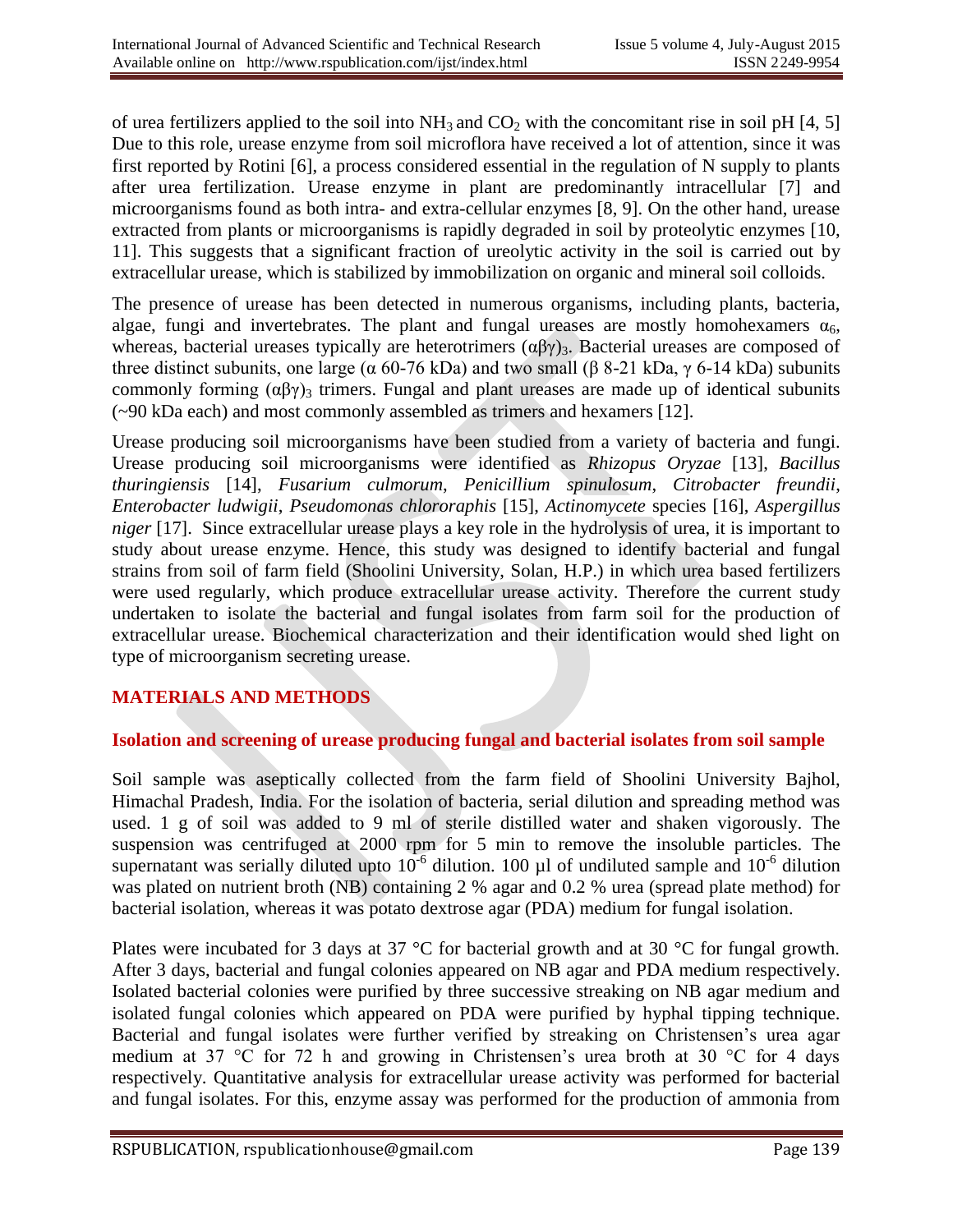urea by using Nessler's reagent [18]. One unit of urease activity was defined as the amount of urease that produces 1 µmole of ammonia in one min at  $37 \text{ °C}$  (0.05 M Tris-acetate buffer containing 0.2 M urea). The isolates that showed high level of urease activity were selected for further characterized.

#### **Identification of bacterial and fungal isolates by morphological and biochemical characterization**

Urease producing bacterial isolate was subjected to Gram's staining [19] and morphological and biochemical characterization according to Bergey's Manual of Systematic Bacteriology [20]. Morphological features (morphology of cell and colony) and biochemical tests (indole, methyl red reaction, Voges-Proskauer (V.P.) reaction, citrate utilization, oxidase, catalase, casein hydrolysis, starch hydrolysis and motility test) were performed for urease producing bacterial isolate. The fungal isolate was verified by Lactophenol cotton blue (LCB) staining [21].

#### **Identification of urease producing bacterial and fungal isolates by molecular approach**

For molecular identification, bacterial and fungal isolates were subjected to 16S rDNA and ITS region respectively by PCR amplification and sequencing. Genomic DNA of bacterial isolate was extracted by the method described by Sambrook et al [22]. The 16S rDNA gene was amplified using the universal primers 27F (5′-AGAGTTTGATCCTGGCTCAG-3′) and 1542R (5′-AAAGGAGGTGATCCA-3′) [23]. Genomic DNA of fungal isolate was extracted as described by Choi et al [24] and subjected to ITS amplification using the universal primers, ITS 5 (5′-GGAAGTAAAAGTCGTAACAAGG-3′) and ITS 4 (5′-TCCTCCGCTTATTGATATGC-3′) [25]. For both bacterial and fungal isolates, the amplification was done by initial denaturation at 95 °C for 2 min, followed by 30 cycles of denaturation at 94 °C for 30 sec, annealing at 59 °C for 30 sec, extension at 72 °C for 1.5 min and final extension at 72 °C for 10 min. The purified PCR amplicons of bacterial and fungal isolates were sequenced using 27F & 1542R primers and ITS 5 & ITS 4 primers, respectively. The nucleotide sequences obtained were overlaid to remove the common region and the complete nucleotide sequence of 16S rDNA was subjected to nBLAST analysis [26] against the bacterial 16S rDNA database. Similarly, the nucleotide sequence obtained for ITS was subjected to nBLAST analysis against the fungal database. The complete nucleotide sequences were submitted to GenBank database. The BLAST search matching >90% homology were selected to construct phylogenic tree. Molecular Evolutionary Genetics Analysis 6 (MEGA6) [27] was used to construct phylogenic tree using the neighbourjoining method [28] to study the molecular evolution of bacterial and fungal isolates.

#### **RESULTS & DISCUSSION**

#### **Biochemical characterization of bacterial and fungal isolates**

Microbes are known to produce urease enzyme. Urease plays an important role in maintaining the nitrogen supply to plants. It is interesting to find out whether bacteria or fungi are the main contributors of urease in the soil. Therefore, urease producing soil microorganisms have received a lot of attention. Hence, bacterial and fungal isolates from soil samples were screenedfor urease activity. .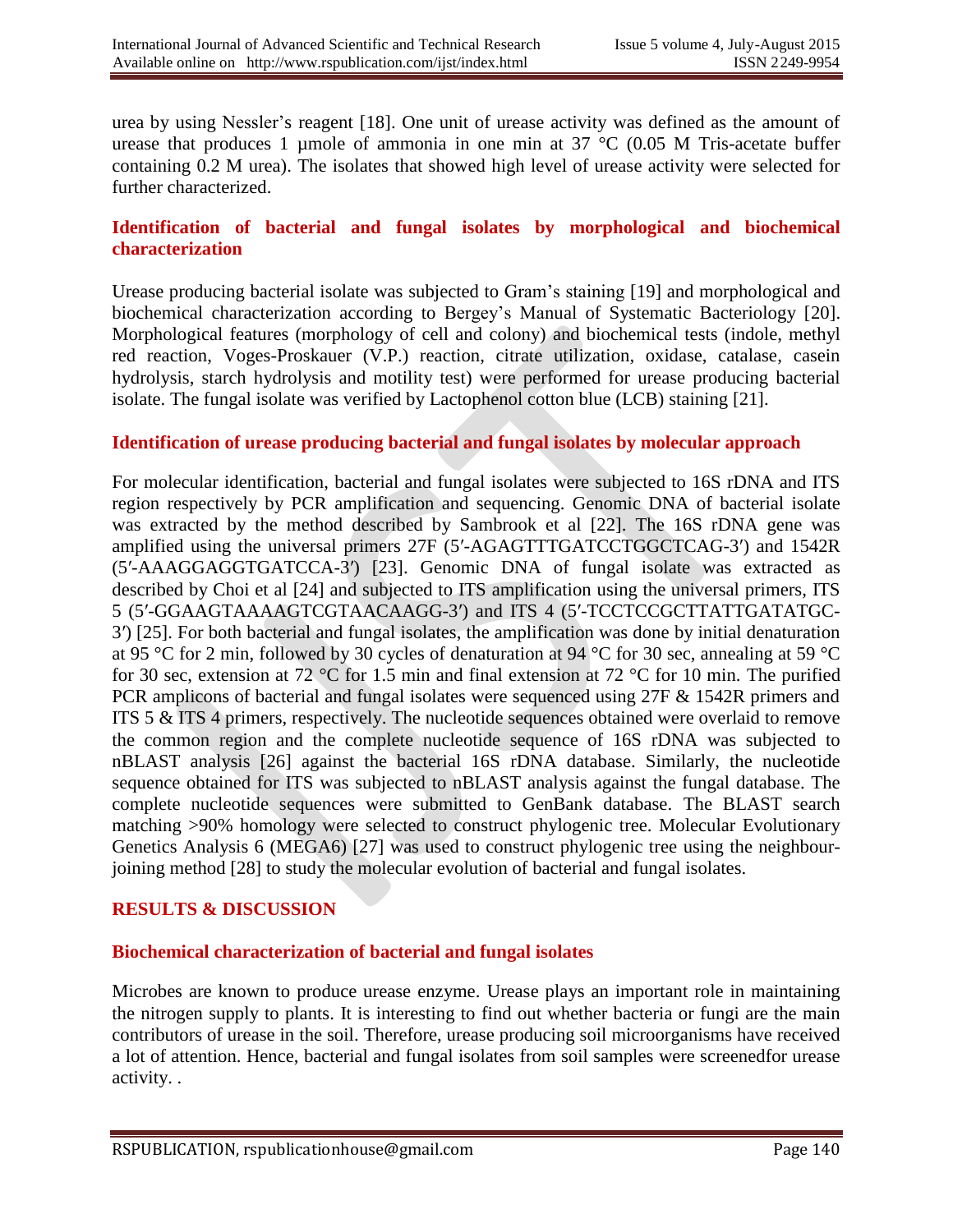Total 13 urease producing bacterial isolates (BS-01 to BS-13) were qualitatively screened forurease activity on Christensen's urea agar medium [Fig 1a]. Two best urease producing fungal isolates (FS-01and FS-02) were further tested for urease activity in NBmedium containing urea [Fig 2b]. Urease activity was assessed by observing the time taken to change in color of the medium from yellowish to deep pink Bacterial isolate BS-13 and fungal isolate FS-02 changed the color of the urea medium into deep pink color.



**Fig 1: Screening of bacterial and fungal isolates for urease activity**. Screening was done on Christensen's urea agar medium for bacterial isolates. Bacterial isolates (BS-01 to BS-13) were streaked on Christensen's urea agar medium slants. Inoculated slants were incubated at 37 °C for 4 days to visualize urease activity (a). Urea broth medium was used for screening of fungal isolates. Test tubes containing urea broth medium were inoculated with fungus strains FS-01 and FS-02 and incubated at 30 °C for 4 days to observe color change in broth medium (b)

Total 13 urease producing bacterial isolates (BS-01 to BS-13) were quantitatively screened for their extracellular urease activity by performing enzyme assay to select high urease producing bacterial isolate. Similarly, total of two urease producing fungal isolates (FS-01and FS-02) were also screened for their extracellular urease activity. Urease activity of all the isolates (bacterial and fungal) is shown in Table 1. Except BS-13, all other bacterial isolates showed very low level of the urease activity and BS-13 bacterial isolate shows more urease activity (0.88 U/ml) as compared to other bacterial isolates. In case of fungal isolates, FS-02 shows more urease activity  $(0.56 \text{ U/ml})$  as compared to FS-01  $(0.105 \text{ U/ml})$ .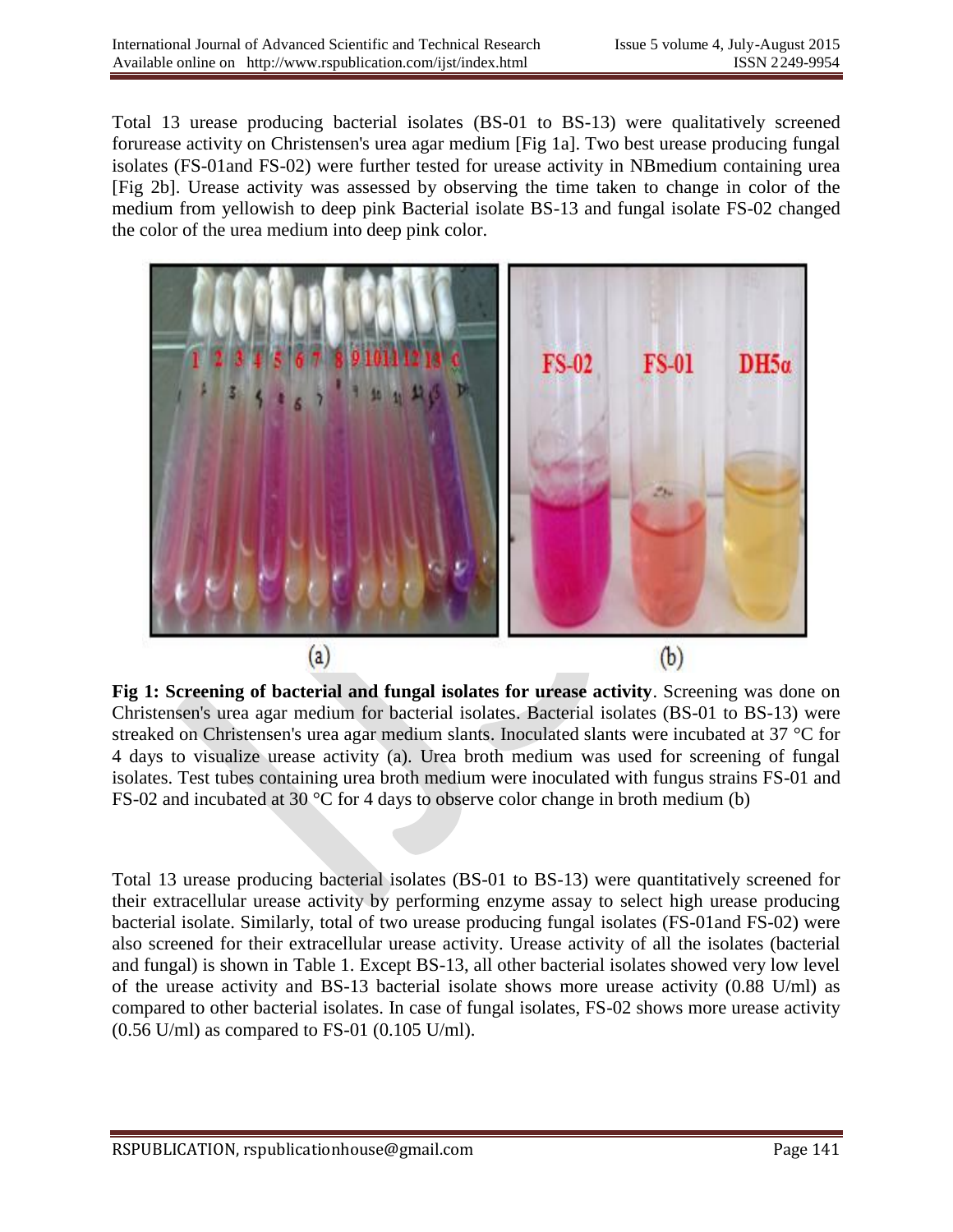| <b>Bacterial and fungal Isolate</b> |              | Urease activity (U/ml) |
|-------------------------------------|--------------|------------------------|
| <b>Bacterial</b><br>Isolates        | <b>BS-01</b> | 0.192                  |
|                                     | <b>BS-02</b> | 0.125                  |
|                                     | $BS-03$      | 0.099                  |
|                                     | <b>BS-04</b> | <b>ND</b>              |
|                                     | <b>BS-05</b> | 0.319                  |
|                                     | <b>BS-06</b> | <b>ND</b>              |
|                                     | <b>BS-07</b> | 0.137                  |
|                                     | <b>BS-08</b> | 0.471                  |
|                                     | <b>BS-09</b> | 0.072                  |
|                                     | <b>BS-10</b> | 0.110                  |
|                                     | <b>BS-11</b> | 0.161                  |
|                                     | <b>BS-12</b> | 0.091                  |
|                                     | $BS-13$      | 0.880                  |
| Isolates<br>Fungal                  | <b>FS-01</b> | 0.105                  |
|                                     | <b>FS-02</b> | 0.561                  |

Table 1. Comparison of bacterial and fungal isolates for extracellular urease activity

 $(ND)$  = not detected

Hence, on the basis of both qualitative and quantitative analysis, BS-13 strain and FS-02 isolates were selected for production of urease enzyme and for other subsequent experiments.

BS-13 strain appeared singly or in chains as straight rods, Gram's positive, creamish white with undulated margins in circular form [Fig 2]. While screening, BS-13 isolate showed optimum production of urease enzyme in 24 h (0.88 U/ml) at 37  $^{\circ}$ C and pH 7.2, in the presence of 3 mM urea. Further optimization of urease enzyme was done at different time of incubation, different temperature, and pH and substrate concentration. Optimum incubation time period and temperature was found to be 48 h and 35 °C respectively for urease production by the BS-13 bacterial isolate. The optimum pH 8 and in the presence of 3 mM urea, BS-13 isolate showed urease activity of 2.52 U/ml.



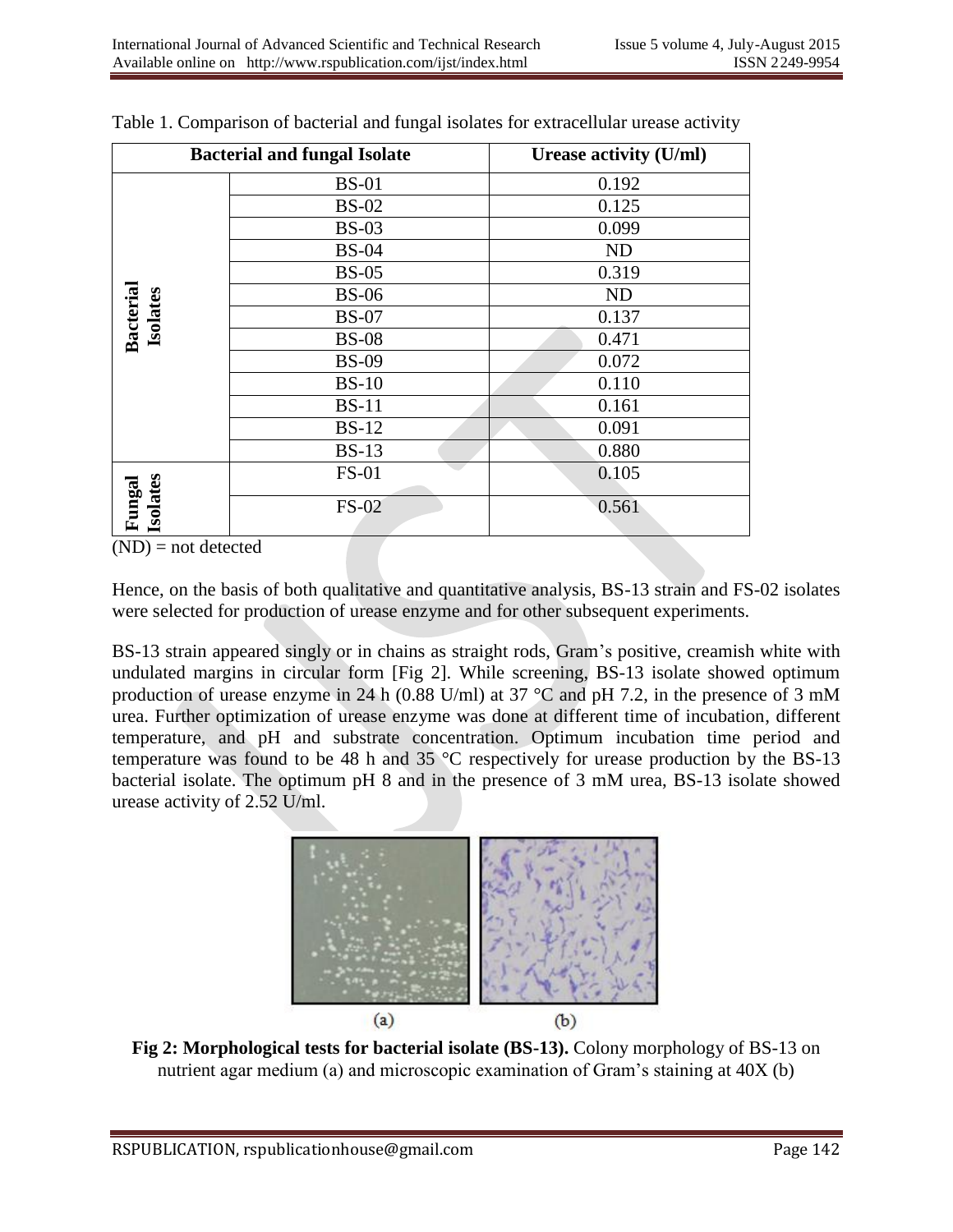On PDA medium, colonies of FS-02 consist of a compact white or yellow basal covered by a dense layer of dark-brown to black conidial heads [Fig 3]. Conidial heads were large, dark brown to black, becoming radiate and tending to split into several loose columns with age. While screening, FS-02 showed urease production of 0.56 U/ml by 49 h in production medium at 30 °C, pH 4.3, and in the presence of 30 mM urea. To optimize the urease production by FS-02 isolate, incubation time, temperature, pH and substrate concentration of production medium was optimized. Urease activity was maximum at 120 h of incubation. Urease activity of FS-02 was maximum (3.06 U/ml) at 30 °C, pH 5, and in the presence of 50 mM urea. Seshabala and Mukkanti [29] studied the isolation of urease rich bacteria from soil sample enriched with urine (about 5 successive days) and garden soils. They reported the absence of urease rich bacteria in the garden soil. Senthil et al [30] has reported the similar observations. The strain *Klebseilla* sp. was optimized for extracellular urease production. They optimized incubation time period, temperature, pH and urea concentration for the production of urease. Urease activity (2.25 U/ml) was maximum at 35°C, pH 7.0 and 0.3% urea at 48 h of incubation.



**Fig 3: Morphological tests for fungal isolate (FS-02).** Colony morphology of FS-02 isolate on PDA medium (a) and microscopic examination of LCB staining for FS-02 isolate at 40 X (b).

Various biochemical tests were performed to identify the bacterial isolate BS-13. It was observed that BS-13 isolate was negative for indole and methyl red test and positive for VP test, citrate utilization, casein hydrolysis, starch hydrolysis, oxidase test, catalase test and motile [Table 2] [Fig 4]. On the basis of morphological and biochemical characteristics as per the criteria of Bergey's Manual of Systematic Bacteriology [20], the bacterial isolate BS-13 was tentatively identified as *Bacillus* sp. The fungal isolate FS-02 was identified as *Aspergillus* sp. on the basis of colony morphology and microscopic examination [31]. Similarly, Das et al [32] has performed morphological identification of fungal isolate on the basis of conidia shape and arrangement of spores on the mycelia by LCB staining. They reported that the fungal isolate resembled *Aspergillus flavus* on the basis of colony morphology and microscopic examination. Senthil et al [30] studied extracellular urease production by marine bacteria. They identified *Klebsiella* spp*, Proteus* spp*, Lactobacillus* spp and *Streptococcus* sp*.* by biochemical methods with the help of Bergey's Manual of Determinative Bacteriology. Chatterjee et al [14] has reported similar observations. They reported two urease producing isolates of *Bacillus thuringiensis* (BTc 152 and BTc 175) isolated from soil of rice field of Tarakeswar of India. Both urease producing isolates were white, flat and circular in form. BTc 152 was with undulate margins and BTc 175 was with entire margins. Both isolates were positive for Gram's staining, catalase, and VP tests and non-motile. Bolton et al [33] has identified 10 isolates of ureasepositive thermophilic *Campylobacter* (UPTC) organisms from the natural environment. These UPTC strains were gram negative and oxidase, catalase, and nitrate positive.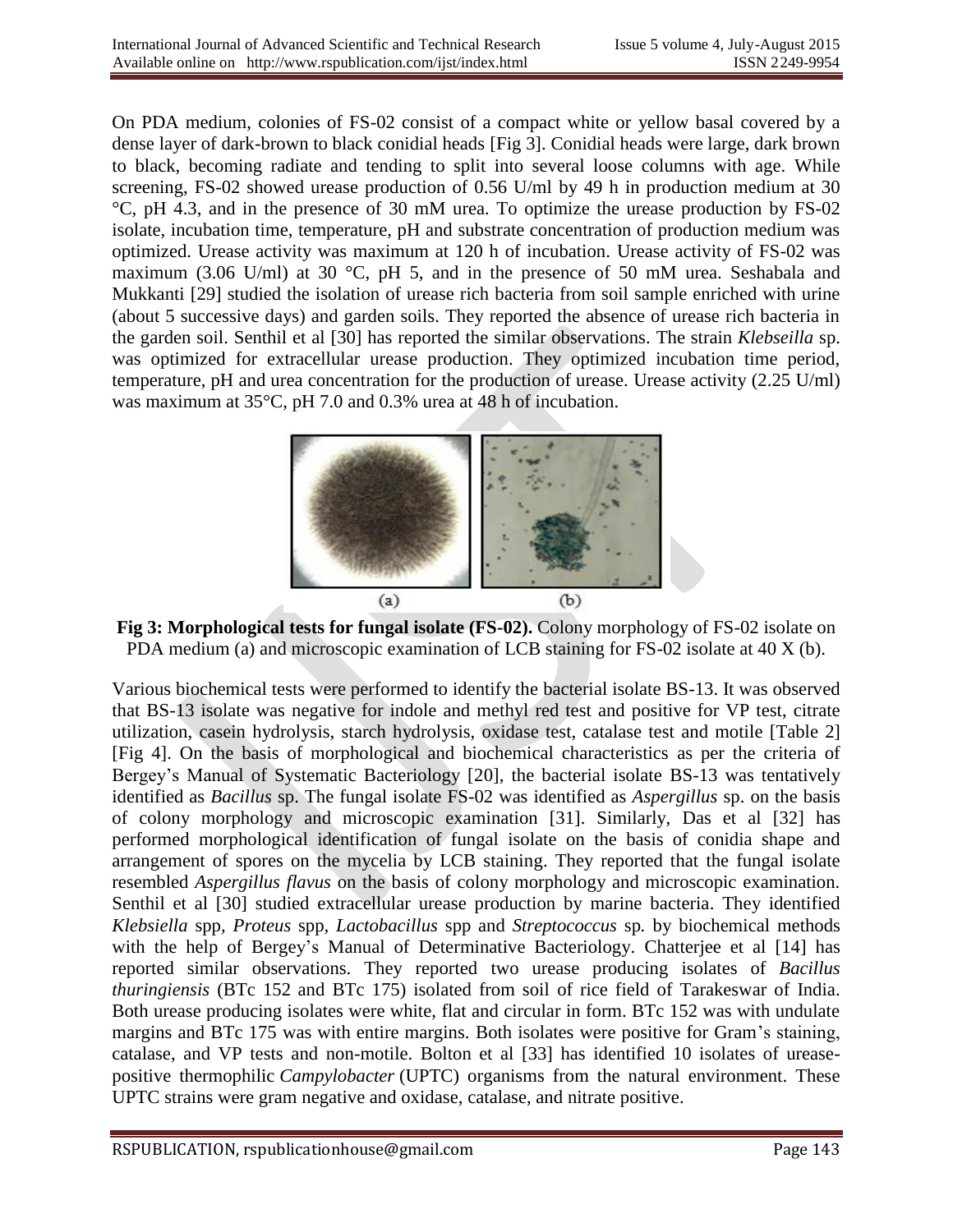



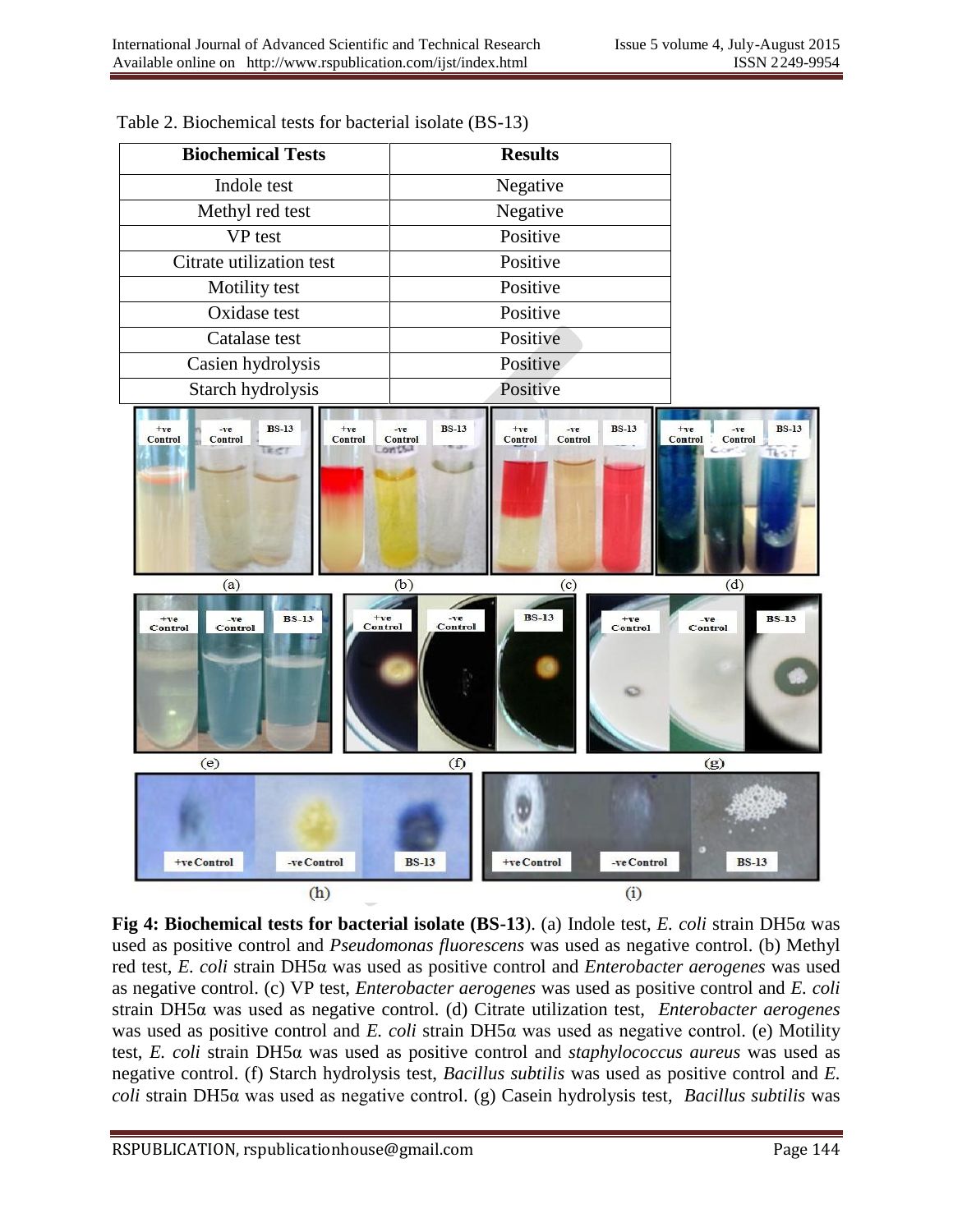used as positive control and *E. coli* strain DH5α was used as negative control. (h) Oxidase test, MTCC 8115 was used as positive control and MTCC 8515 was used as negative control. (i) catalase test, MTCC 8515 was used as positive control and MTCC 8114 was used as negative control

#### **Molecular identification of bacterial and fungal isolates**

Genomic DNA of BS-13 isolate and FS-02 isolate was subjected to PCR amplification and separated on 1% agarose gel. A PCR product of  $\sim$ 1500 bps was detected for BS-13 isolate, whereas it was  $\sim$ 900 bps for FS-02 isolate as indicated [Fig 5 a and b]. The results of sequencing revealed a nucleotide sequence of 1488 nucleotides for BS-13 isolate and 898 nucleotides for FS-02 isolate. 16S rDNA sequence of BS-13 and ITS sequence of FS-02 was subjected to nBLAST analysis against 16S rDNA bacterial and fungal ITS database respectively. On the basis of 16S rDNA studies, the BS-13 isolate showed 98% similarities with *Bacillus* sp. (Accession no. KJ588869). From these results, the BS-13 strain was identified as *Bacillus* sp., and submitted under GenBank Accession number KM668223. Similarly, on the basis of morphological characteristics and ITS studies, the FS-02 strain was found to be *Aspergillus* sp., and showed 98% similarity with *Aspergillus awamori* (Accession no. KJ660725). From these results, the FS-02 strain was identified as *Aspergillus niger* and submitted under accession number KM461718. Varenyam et al [34] isolated two urease producing bacterial strains (CT2 and CT5) from highly alkaline cement samples using the enrichment culture technique. On the basis of various physiological tests and 16S rRNA sequence analysis, these bacterial strains were identified as *Bacillus* species. Akhtar et al [35] isolated five fungal urease positive strains from fruits and vegetables. On the basis of molecular analysis, they reported that these urease producing isolates were *A. niger* and genetically all these five strains were more than 99.5% similar with each other as determined by their nucleotide alignment using NCBI tools.



**Fig 5: Amplification of gene encoding 16S rDNA of BS-13 (a) and ITS region of FS-02 (b)**  PCR amplified products were separated on 1% agarose gel and visualized under Gel document system (Alpha Innotech). Lane 1 is a molecular size marker (bps), whereas Lane 2 is a PCR amplified product of BS-13 and FS-02 in panel a and b respectively.

#### **Phylogenetic analysis of bacterial and fungal isolates**

For both bacterial and fungal isolates, phylogenetic tree was constructed by Molecular Evolutionary Genetics Analysis 6 (MEGA6) [27] using the Neighbour-Joining Method [28].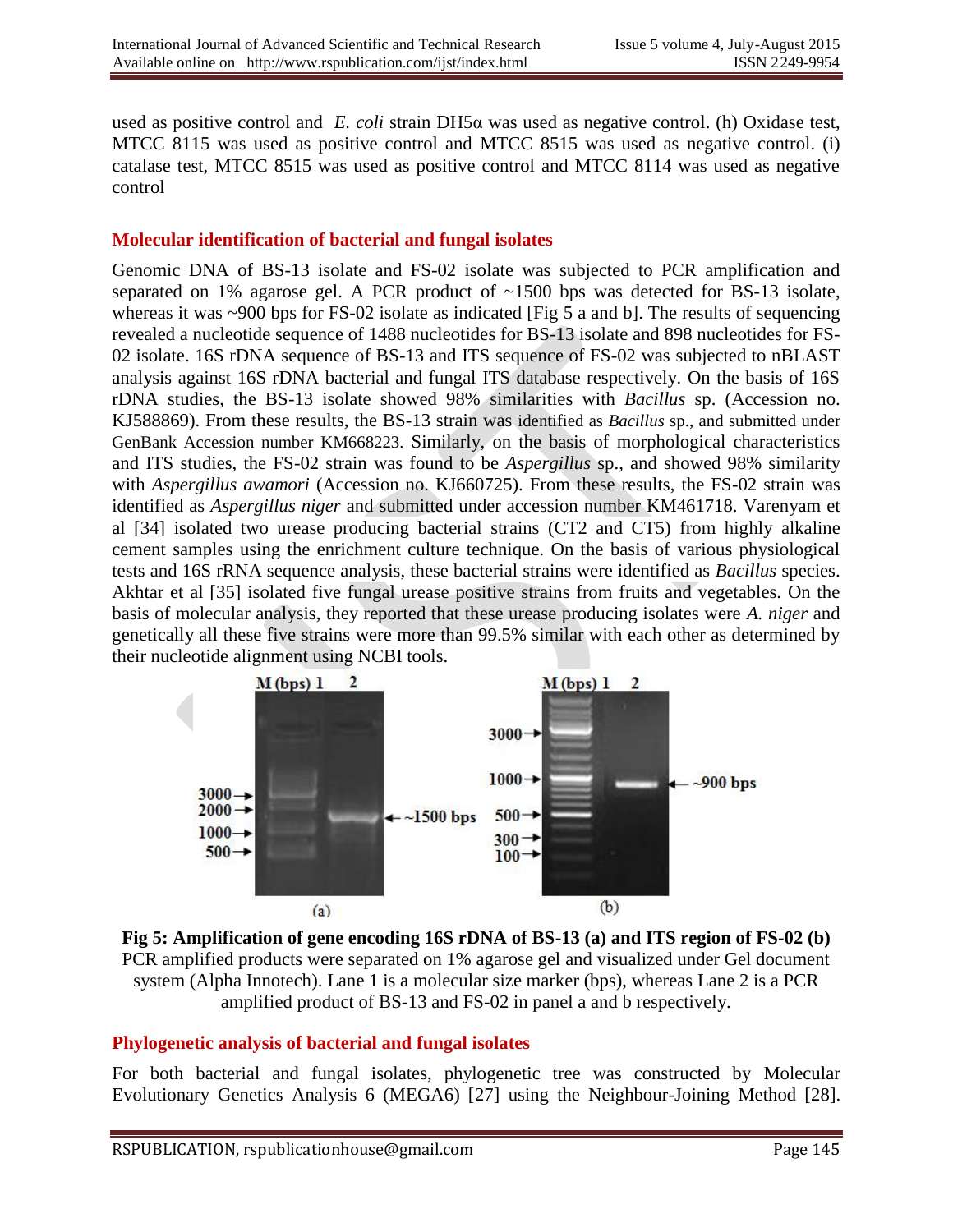From phylogenetic analysis, it has been found that there is no genepool sharing of bacterial strain *Bacillus* sp., KM668223 with other strains of *Bacillus* species that were used to construct phylogenetic tree. *Bacillus* sp. (KM668223) representing more genetic distance from other strains of *Bacillus* species [Fig 6]. Thus, isolated strain could be unique and a new strain of *Bacillus* species. Similarly, there is no genepool sharing of *Aspergillus niger* (KM461718) isolate with other strains of *Aspergillus* species that were used to construct phylogenic tree [Fig 7]. Similarly, Das et al [32] performed the molecular identification of a mold isolate by partial 18S rDNA sequencing. 18S rDNA nucleotide sequence of 702 bps was obtained and compared with available 18S ribosomal sequences in the NCBI database using nBLAST and reported that isolate shares a same clade with *Aspergillus flavus* and occupies a distinct phylogenetic position within the representative members of the genus *Aspergillus*.



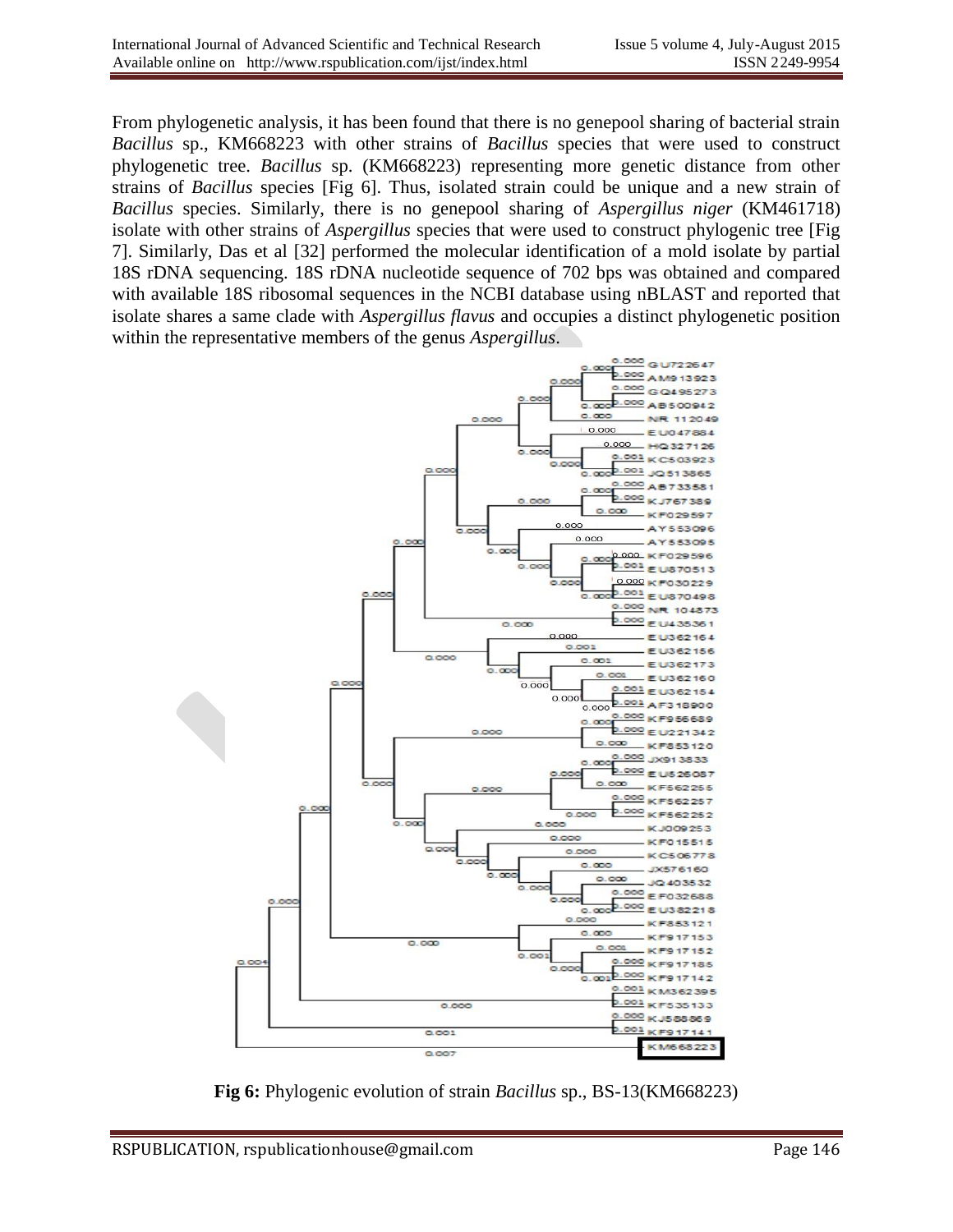

**Fig 7:** Phylogenic evolution of *Aspergillus niger*, FS-02 (KM461718)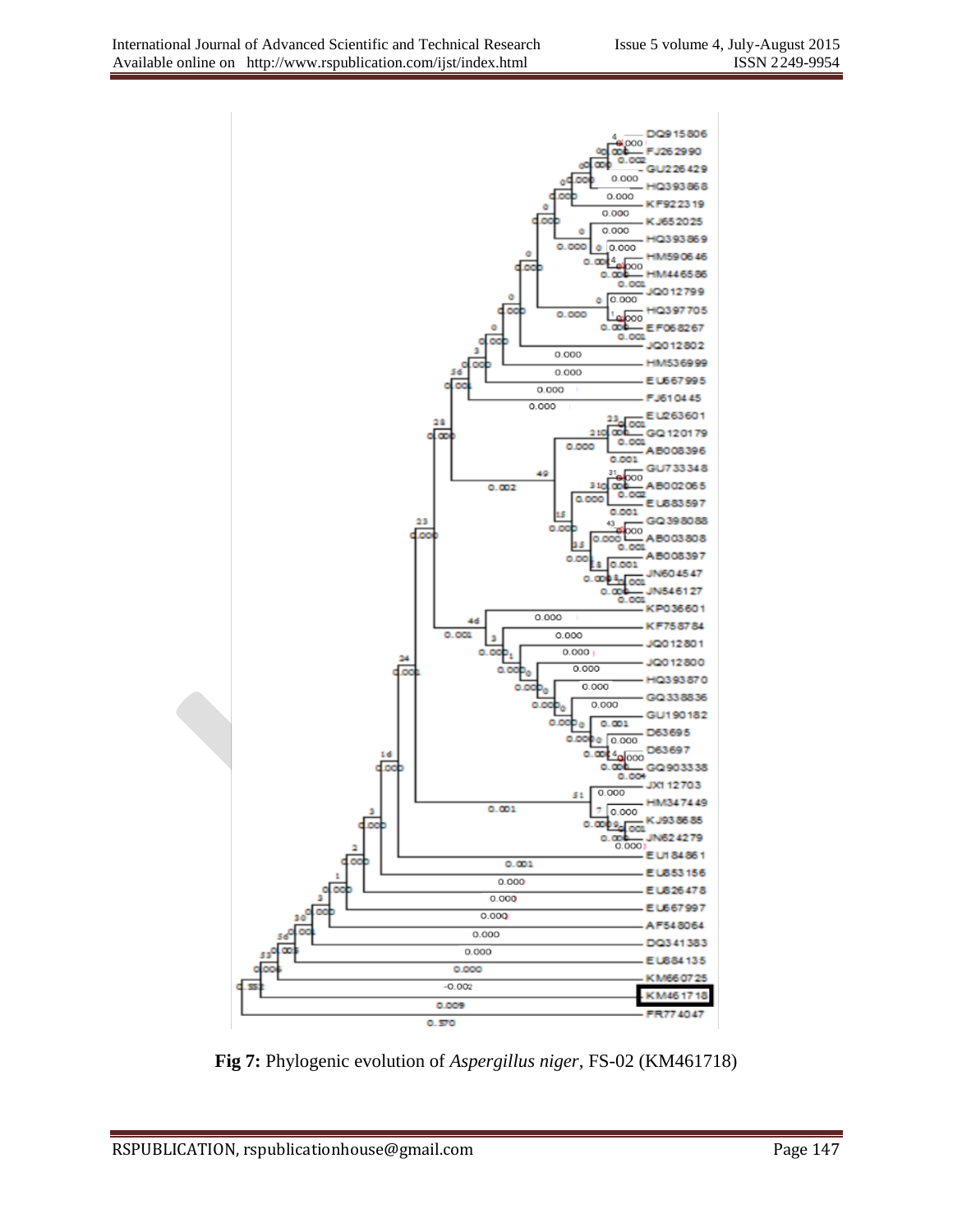#### **CONCLUSION**

The present study is the assessment of better extracellular urease producing bacterial and fungal isolates. Bacterial isolate was identified as *Bacillus* sp. and fungal isolate was identified as *Aspergillus niger* and produce urease enzyme of 2.52 U/ml and 3.06 U/ml respectively. Both BS-13 and FS-02 isolates occupied a distinct phylogenetic position within the representative members of the genus *Bacillus* and *Aspergillus*.

#### **ACKNOWLEDGEMENT**

Authors would like to acknowledge Prof. D. R. Sharma for providing valuable assistance to this work. Financial and infrastructure support provided by the Shoolini University is highly acknowledged.

#### **REFERENCES**

- 1. L.Holm, and C.Sander, An evolutionary treasure, unification of a broad set of amidohydrolase related to urease, *Proteins*, Vol.28, pp. 72-82, 1997.
- 2. R.L.Blakeley, and B.Zerner, Jack bean urease: the first nickel enzyme, *Journal of Molecular Catalysis*. Vol.23, pp. 263-292, 1984.
- 3. J.B.Sumner, The isolation and crystallization of the enzyme urease, *Journal of Biological Chemistry*, Vol.69, pp. 435-441, 1926.
- 4. R.K.Andrews, R.L.Blakeley, and B.Zerner, Urease: a Ni (II) metalloenzyme, In: J. R. Lancaster, (Ed.), The bioinorganic chemistry of nickel, VCH, New York, pp. 141-166, 1989.
- 5. B.H.Byrnes, and A.Amberger, Fate of broadcast urea in a flooded soil when treated with N- (nbutyl) thiophospheric triamide, a urease inhibitor. *Fertilizer Research,* Vol.18, pp. 221- 231, 1989.
- 6. O.T.Rotini, La trasformazione enzimatica dell'urea nel terreno, *Ann Labor Ric Ferm Spallanrani*, Vol.3, pp. 143-154, 1935.
- 7. J.C.Polacco, Is nickel a universal component of plant ureases? *Plant Science Letters*, Vol.10, pp. 249-255, 1977.
- 8. R.G.Burns, Interaction of enzymes with soil mineral and organic colloids, In: P. M. Huang, M. Schnitzer, (Eds.), Interactions of soil minerals with natural organics and microbes, Soil Science Society of America, Madison, pp. 429-452, 1986.
- 9. H.L.T.Mobley, and R.P.Hausinger, Microbial urease, significance, regulation, and molecular characterization, *Microbiological Reviews*, Vol.53, pp. 85-108, 1989.
- 10. N.M.Pettit, A.R.J.Smith, R.B.Freedman, and R.G.Burns, Soil urease: activity, stability and kinetic properties, *Soil Biology* and *Biochemistry*, Vol.8, pp. 479-484, 1976.
- 11. M.I.Zantua, and J.M.Bremner, Stability of urease in soils, *Soil Biology* and *Biochemistry*, Vol.9, pp. 135-140, 1977.
- 12. B.Krajewska, Ureases I. Functional, catalytic and kinetic properties: A review, *Journal of Molecular Catalysis B: Enzymatic*, Vol.59, pp. 9-21, 2009.
- 13. N.S.I.Geweely, Purification and Characterization of Intracellular Urease Enzyme Isolated from *Rhizopus oryzae*, *Biotechnology*, Vol.5, pp. 358-364, 2006.
- 14. S.N.Chatterjee, T.Bhattacharya, T.K.Dangar, and G.Chandra, Ecology and diversity of *Bacillus thuringiensis* in soil environment, *African Journal of Biotechnology*, Vol.6, pp. 1587-1591, 2007.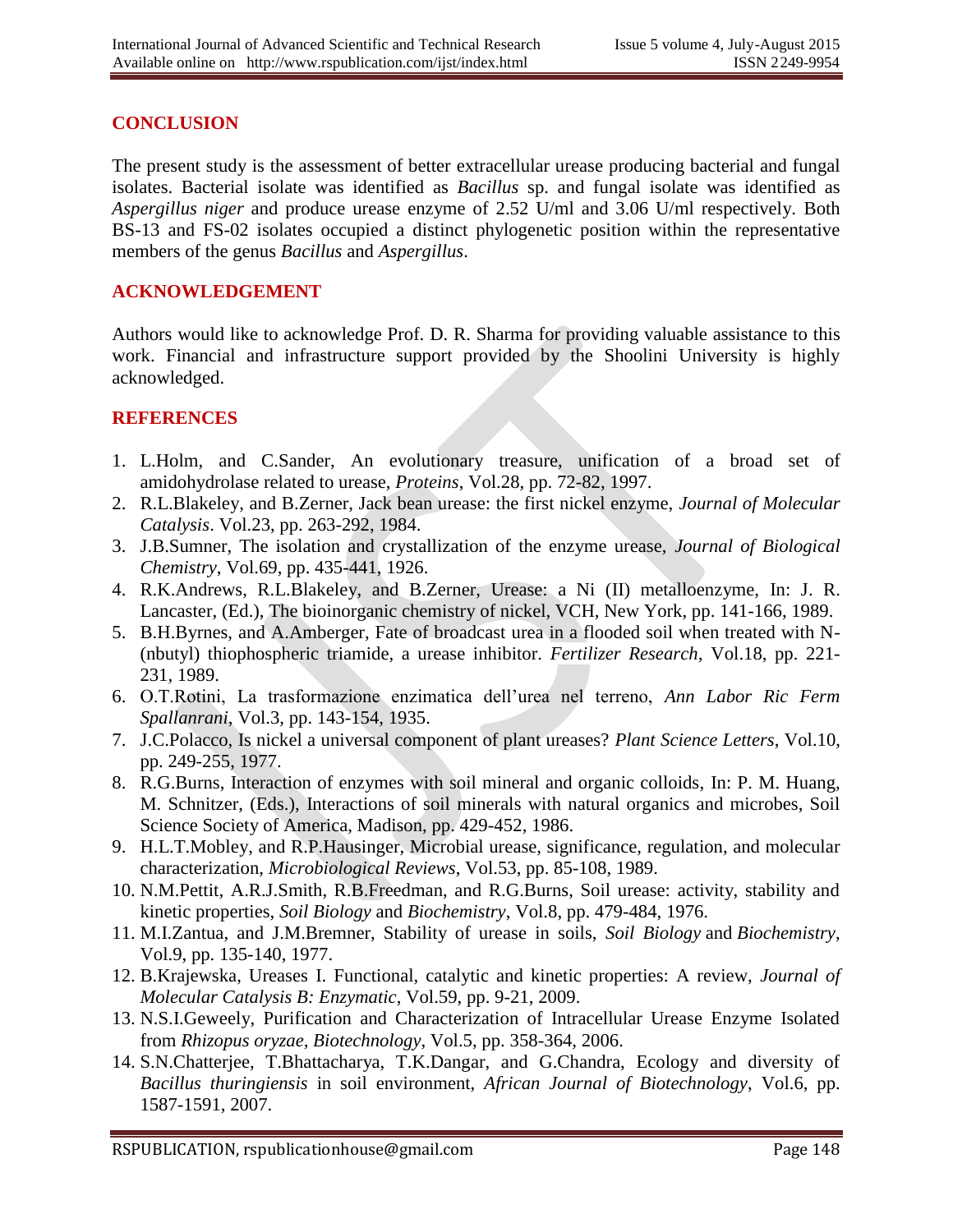- 15. H.Alizadeh, D.Kandula, J.Hampton, A.Stewart, D.Leung, and Y.Edwards, 2014 Nov 23-27, Screening and identification of urease producing microorganisms from New Zealand pasture soils, Proceedings of the Soil Science Australia National Soil Science Conference, A. Patti, C. Tang, and V. Wong, (Eds.), Australian Society of Soil Science Inc., MCG, Melbourne, Victoria.
- 16. B.V.Gopinath, K.Bolla, B.Samatha, and M.A.Singara-Charya, *Actinomycete* from coal fields of Andhra Pradesh and their antibiotic production, *Archives of Applied Science Research*, Vol.3, pp. 8-13, 2011.
- 17. M.F.Ghasemi, M.R.Bakhtiari, M.Fallahpour, A.Noohi, N.Moazami, and Z.Amidi, Screening of urease production by *Aspergillus niger* strains, *Iranian Biomedical Journal*, Vol.8, pp. 47- 50, 2004.
- 18. A.M.Kayastha, and N.Das, A simple laboratory experiment for teaching enzyme immobilization with urease and its application in blood urea estimation, *Biochemical Education*, Vol.27, pp. 114-117, 1999.
- 19. J.G.Holt, N.R.Krieg, P.H.A.Sneath, J.T.Staley, S.T.Williams, Bergey's Manual of Determinative Bacteriology, 9th ed. Williams and Wilkins, Baltimore, 1994.
- 20. Claus, D. & Berkeley, R. C. W. (1986). Genus Bacillus Cohn 1872, 174<sup>AL</sup>. In: P. H. A. Sneath, N.S. Mair, M. E. Sharpe and J. G. Holt, (Eds.), Bergey's Manual of Systematic Bacteriology, Williams and Wilkins, Baltimore, vol.2, pp. 1105-1140.
- 21. A.Leck, Corneal Ulcer, *Community Eye Health*, Vol.12, pp. 24, 1999.
- 22. R.G.Michael, and J.Sambrook, Molecular cloning: A laboratory manual, 4th ed., Cold spring Harbor laboratory press, Vol.3, 2012.
- 23. V.Gurtler, and V.A.Stanisich, New approaches to typing and identification of bacteria by using the 16S-23S rDNA spacer region, *Microbiology*, Vol.142, pp. 3-16, 1996.
- 24. G.H.Choi, T.G.Larson, and D.L.Nuss, Molecular analysis of the laccase gene from the chestnut blight fungus and selective suppression of its expression in an isogenic hypovirulent strain, *Molecular Plant Microbe Interactions*, Vol.5, pp. 119-128, 1992.
- 25. T.J.White, T.Bruns, S.Lee, and J.W.Taylor, Amplification and direct sequencing of fungal ribosomal RNA genes for phylogenetics, In: M. A. Innis, D. H. Gelfand, J. J. Sninsky, T. J. White, (Eds.), PCR Protocols: A Guide to Methods and Applications, Academic Press, Inc., New York, pp. 315-322, 1990.
- 26. S.F.Altschul, W.Gish, W.Miller, E.W.Myers, and D.J.Lipman, Basic Local Alignment Search Tool, *Journal of Molecular Biology*, Vol.215, pp. 403-410, 1990.
- 27. K.Tamura, G.Stecher, D.Peterson, A.Filipski, and S.Kumar, MEGA6: Molecular evolutionary genetics analysis version 6.0, *Molecular Biology and Evolution*, Vol.30, pp. 2725-2729, 2013.
- 28. N.Saitu, and M.Nei, The neighbor- joining method: A new method for reconstructing phylogenetic trees, *Molecular Biology and Evolution*, Vol.4, pp. 406-425, 1987.
- 29. P.Seshabala, and K.Mukkanti, Isolation of urease rich bacteria and determination of its optimal conditions, *Indian Journal of Applied Research*, Vol.3(7), pp. 336-338, 2013.
- 30. B.S.Senthil, F.Fazila, and S.Jayalakshmi, Characterization of urease enzyme from marine bacterium *Klebsiella* species, *African Journal of Microbiology Research*, Vol.6(30), pp. 5914-5923, 2012.
- 31. D.H.Larone, Medically Important Fungi: a guide to identification, ASM Press, Washington DC, 1995.